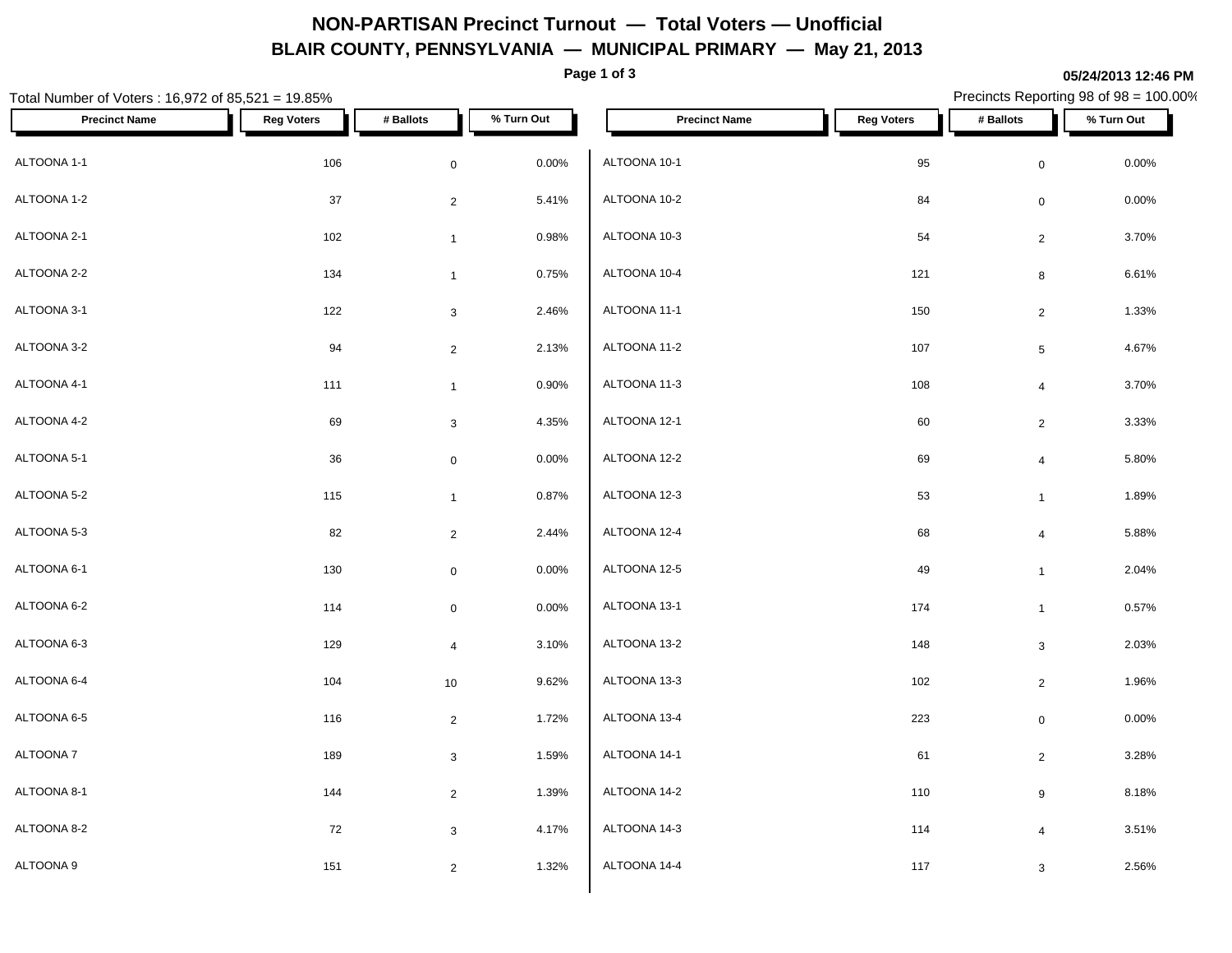# **NON-PARTISAN Precinct Turnout — Total Voters — Unofficial BLAIR COUNTY, PENNSYLVANIA — MUNICIPAL PRIMARY — May 21, 2013**

**Page 2 of 3**

#### **05/24/2013 12:46 PM**

| Total Number of Voters: 16,972 of 85,521 = 19.85% |                   |                     |            |                        |                   |                     | Precincts Reporting 98 of 98 = 100.00% |  |
|---------------------------------------------------|-------------------|---------------------|------------|------------------------|-------------------|---------------------|----------------------------------------|--|
| <b>Precinct Name</b>                              | <b>Reg Voters</b> | # Ballots           | % Turn Out | <b>Precinct Name</b>   | <b>Reg Voters</b> | # Ballots           | % Turn Out                             |  |
| ALLEGHENY 1                                       | 238               | $\mathbf 0$         | 0.00%      | HOLLIDAYSBURG 1        | 72                | $\mathbf 0$         | 0.00%                                  |  |
| ALLEGHENY 2                                       | 189               | $\overline{0}$      | 0.00%      | HOLLIDAYSBURG 2        | 61                | $\mathsf{O}\xspace$ | 0.00%                                  |  |
| ALLEGHENY 3                                       | 30                | $\mathbf 0$         | $0.00\%$   | <b>HOLLIDAYSBURG 3</b> | 77                | $\mathbf 0$         | 0.00%                                  |  |
| ALLEGHENY 4                                       | 90                | $\overline{0}$      | 0.00%      | HOLLIDAYSBURG 4        | 74                | $\mathbf 0$         | $0.00\%$                               |  |
| ANTIS TWP 1                                       | 216               | $\mathbf 0$         | 0.00%      | <b>HOLLIDAYSBURG 5</b> | 45                | $\mathbf 0$         | 0.00%                                  |  |
| ANTIS TWP 2                                       | 145               | $\mathbf 0$         | 0.00%      | HOLLIDAYSBURG 6        | 93                | $\mathsf{O}\xspace$ | 0.00%                                  |  |
| ANTIS TWP 3                                       | 150               | $\mathbf 0$         | 0.00%      | HOLLIDAYSBURG 7        | 62                | $\mathbf 0$         | 0.00%                                  |  |
| BELLWOOD BORO                                     | 153               | $\mathbf 0$         | 0.00%      | <b>HUSTON TWP</b>      | 47                | $\mathbf 0$         | 0.00%                                  |  |
| <b>BLAIR - CATFISH</b>                            | 113               | $\mathbf 0$         | $0.00\%$   | <b>JUNIATA TWP</b>     | 72                | $\mathbf 0$         | 0.00%                                  |  |
| <b>BLAIR - E HOLBG</b>                            | 269               | $\overline{0}$      | 0.00%      | LOGAN TWP 1            | 228               | $\mathbf 0$         | 0.00%                                  |  |
| <b>CATHARINE TWP</b>                              | 40                | $\mathbf 0$         | 0.00%      | LOGAN TWP 2            | 204               | $\mathsf{O}\xspace$ | $0.00\%$                               |  |
| <b>DUNCANSVILLE</b>                               | 108               | $\mathbf 0$         | 0.00%      | LOGAN TWP 3            | 105               | $\mathsf{O}\xspace$ | 0.00%                                  |  |
| FRANKSTOWN TWP1                                   | 54                | $\overline{0}$      | 0.00%      | LOGAN TWP 4            | 136               | $\mathbf 0$         | 0.00%                                  |  |
| FRANKSTOWN TWP2                                   | 344               | $\mathbf 0$         | 0.00%      | LOGAN TWP 5            | 142               | $\mathsf{O}\xspace$ | 0.00%                                  |  |
| FRANKSTOWN TWP3                                   | 316               | $\mathbf 0$         | 0.00%      | LOGAN TWP 6            | 228               | $\mathbf 0$         | 0.00%                                  |  |
| FREEDOM TWP 1                                     | 53                | $\mathbf 0$         | 0.00%      | LOGAN TWP 7            | 68                | $\mathbf 0$         | 0.00%                                  |  |
| FREEDOM TWP 2                                     | 169               | $\mathsf{O}\xspace$ | 0.00%      | <b>MARTINSBURG 1</b>   | 55                | $\mathbf 0$         | 0.00%                                  |  |
| <b>GREENFIELD TWP1</b>                            | 108               | $\overline{0}$      | 0.00%      | MARTINSBURG 2          | 67                | $\mathbf 0$         | 0.00%                                  |  |
| <b>GREENFIELD TWP2</b>                            | 17                | $\mathbf 0$         | 0.00%      | NEWRY BORO             | 20                | $\mathbf 0$         | 0.00%                                  |  |
| <b>GREENFIELD TWP3</b>                            | 120               | $\mathbf 0$         | $0.00\%$   | NORTH WOODBURY         | 158               | $\mathbf 0$         | $0.00\%$                               |  |
|                                                   |                   |                     |            |                        |                   |                     |                                        |  |